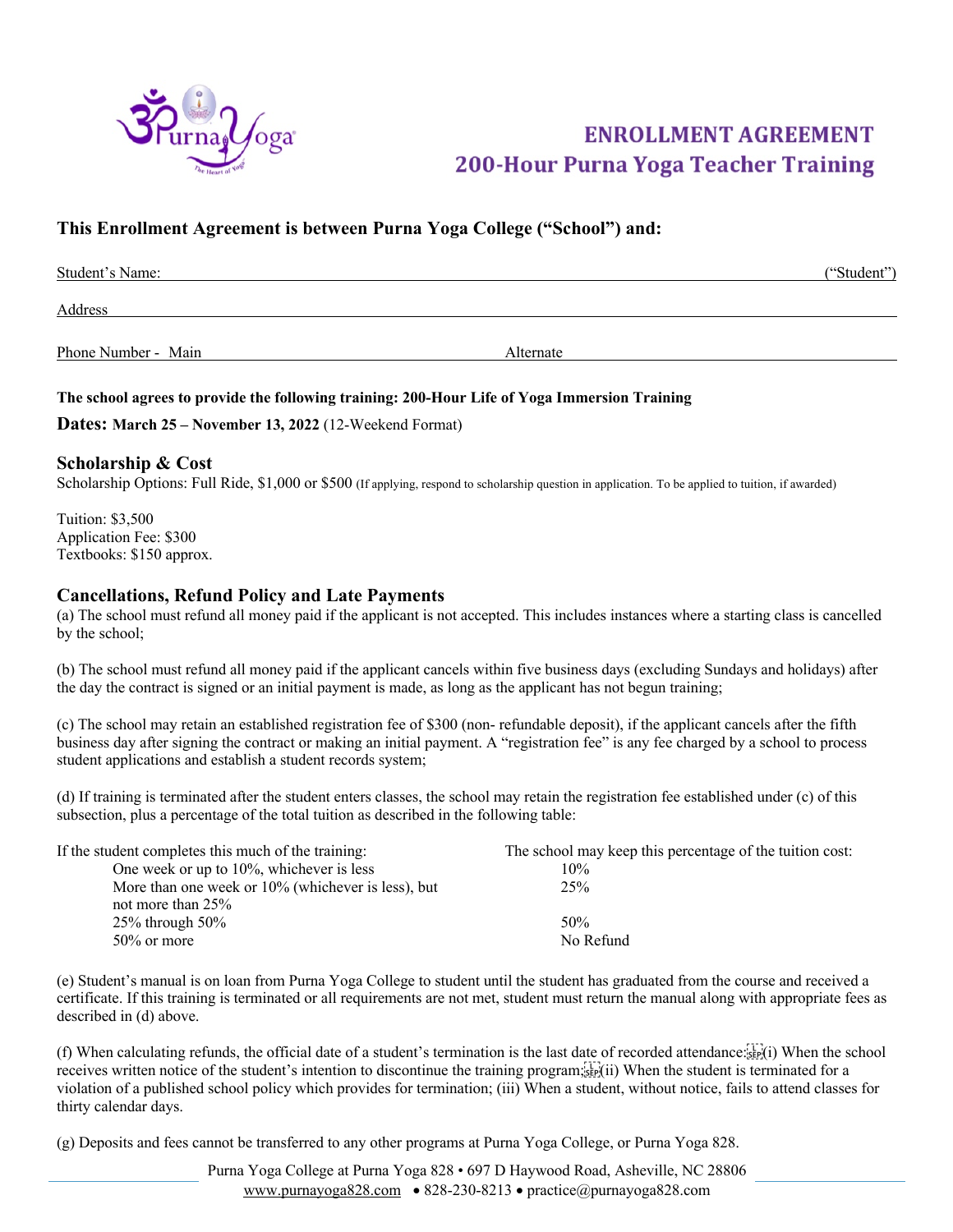(h) Payments not completed by course completion will be subject to a 10% late fee, and graduation certificates will be withheld until course payments are completed.

*I have read and agree to the Late Payment Policy: \_\_\_\_\_\_\_*

Initial

## **Attendance Policy**

To receive your Course Completion Certificate and be eligible for Yoga Alliance registration, you must complete 100% of the classes and requirements. However, we understand that you may not be able to foresee every conflict. If you miss more than 30 minutes of a module (4 hour course), either by arriving late or leaving early, you will not receive credit for that module, and the entire module will have to be made-up. If you must miss a class or if you consistently arrive late or leave early, the policy is:

- If you miss up to 10% (up to 20 hours or 4-5 modules), you may still complete the program by making up missed time with your instructor to ensure that you are competent in all content of the training. Missed class time can be completed through private instruction. The amount of private instruction varies according to the specific content missed. One module (4 hours) = 1.5 hours of private instruction, at a cost of \$120 per 1.5 hour session. Private instruction make-ups must be completed within 30 days of the completion of your course.
- If you miss more than 10%, you may continue in the course, but you might not be eligible for a Course Completion Certificate. Speak with your instructors to determine if missed classes can be made up without slowing the progress of the course for yourself and the other students. see

*I have read and agree to the Attendance Policy: \_\_\_\_\_\_\_*

Initial

## **Completion Requirements**

To receive a Certificate of Completion, the student must complete all tuition payments and satisfy the attendance requirements, class participation, and written homework assignments within one year of the last day of the course. Once the course is complete, any remaining tuition balance will accrue a 10% late fee every month on the balance.

*I have read and agree to the Completion Requirement Policy: \_\_\_\_\_\_\_*

Initial

### **Intellectual Property Agreement**

All students who receive teacher training in Purna Yoga acknowledge that the content delivered in print and in lecture is the intellectual property of the copyright holders, Aadil Palkhivala and Savitri, and that students who go on to teach the copyrighted material as instructed to them by Purna Yoga College Faculty will honor the copyright on the content and will refer to Aadil Palkhivala and Savitri as the source of the content, and will not plagiarize any copyrighted information in any way in any medium.

 *I have read and agree to the Intellectual Property Policy: \_\_\_\_\_\_\_*Initial

### **Photography and Video Release**

I hereby consent without further consideration or compensation that all photographs and video taping taken of me by any photographer or videographer at Purna Yoga 828 and/or Purna Yoga College may be used by Purna Yoga 828 and/or Purna Yoga College for promotion on the websites affiliated with these businesses, in any other published materials, and at other Purna Yoga 828 and/or Purna Yoga College functions for promotional purposes. I understand that Purna Yoga 828 and Purna Yoga College remain the sole owner of such photographs and video recordings.

*I have read and agree to the Photo/Video Release: \_\_\_\_\_\_\_*

Initial